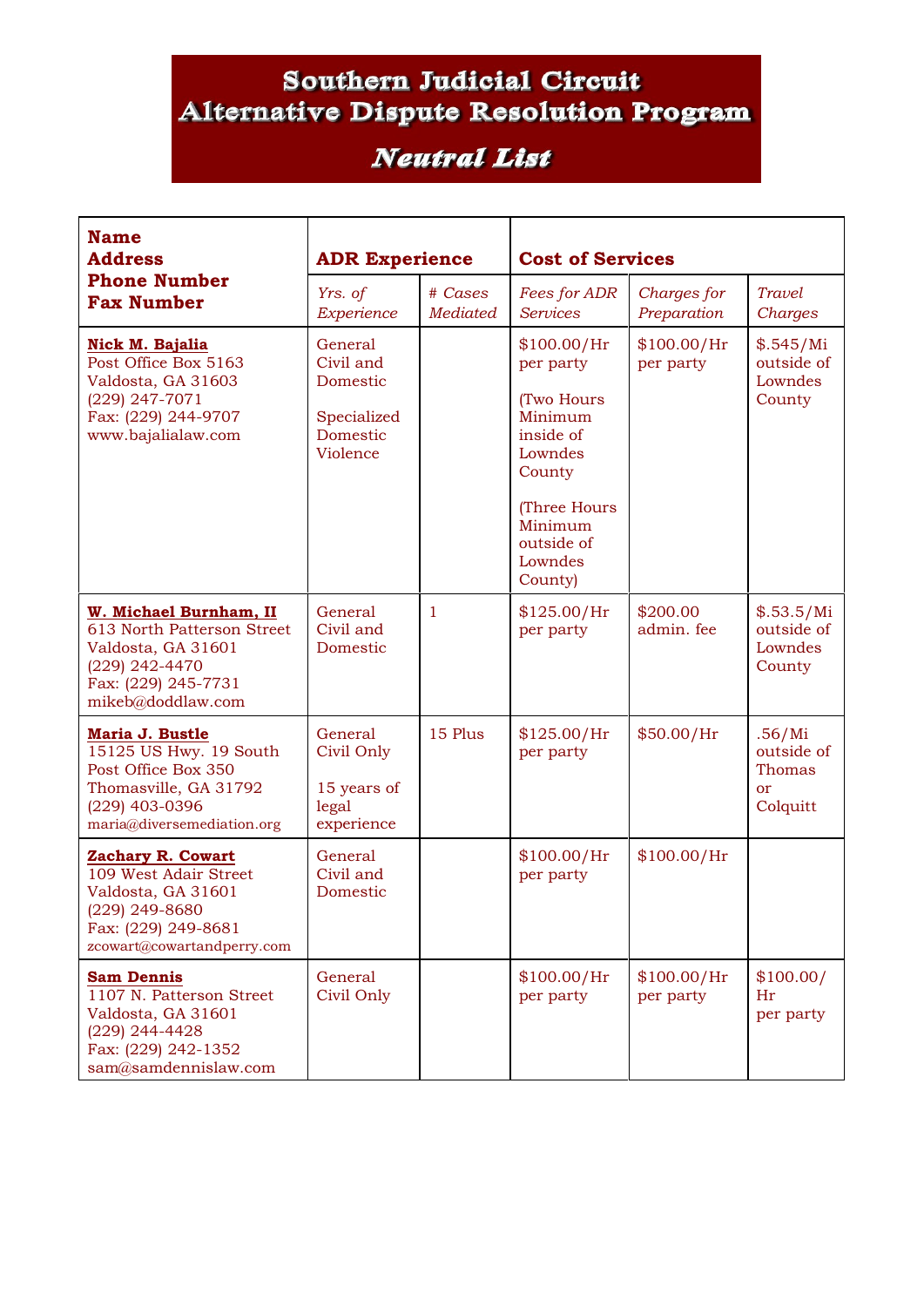| <b>James L. Elliott</b><br>3016 North Patterson Street<br>Valdosta, GA 31602<br>(229) 242-3333<br>Fax: (229) 242-0696<br>jelliott@ebbglaw.com                                    | General<br>Civil Only                                                                                        |                | \$150.00/Hr<br>per party                                                        | \$150.00/Hr<br>per party                       | \$150.00/<br>Hr per<br>party<br>Current<br>Federal<br>standard<br>mileage<br>rate |
|----------------------------------------------------------------------------------------------------------------------------------------------------------------------------------|--------------------------------------------------------------------------------------------------------------|----------------|---------------------------------------------------------------------------------|------------------------------------------------|-----------------------------------------------------------------------------------|
| John M. Exum<br>114 Stratford Way<br>Thomasville, GA 31792<br>(229) 456-5294<br>jmexum@gmail.com                                                                                 | General<br>Civil Only                                                                                        | $\overline{0}$ | \$100.00/Hr<br>per party<br>(Two hours<br>Minimum)                              | \$50.00/Hr                                     | \$.32/Mi<br>outside of<br><b>Thomas</b><br>Coiunty                                |
| <b>Bradley Folsom</b><br>Post Office Box 4540<br>Valdosta, GA 31604<br>(229) 245-7823<br>Fax: (229) 245-7825<br>bfolsom@mcdr-law.com                                             | General<br>Civil Only                                                                                        |                | \$150.00/Hr<br>per party<br>plus travel<br>time outside<br>of Lowndes<br>County | \$150.00/Hr.<br>per party                      | Federal<br><b>Standard</b><br>Mileage<br>Rate<br>outside of<br>Lowndes<br>County  |
| <b>Tina Folsom</b><br>Post Office Box 1547<br>Valdosta, GA 31603<br>(229) 244-5400<br>Fax: (229) 244-5475<br>tfolsom@langdalelaw.com                                             | General<br>Civil and<br>Domestic                                                                             |                | \$125.00/Hr<br>per party                                                        | \$125.00/Hr<br>per party                       | \$.585/Mi<br>outside of<br>Lowndes<br>County                                      |
| <b>Jon V. Forehand</b><br>Post Office Box 1687<br>622 2nd Street, S.E.<br>Moultrie, GA 31776<br>(229) 985-3912<br>Fax: (229) 890-3341<br>Forehand@lawyershelpingf<br>amilies.com | 30 Plus<br>Years<br>General<br>Civil and<br>Domestic<br>Specialized<br>Domestic<br>Violence -<br>Arbitration | 1,100<br>Plus  | \$125.00/Hr<br>per part                                                         | \$125.00/<br>Per Party<br>admin. fee           | \$.55/Mi<br>outside of<br>Colquitt<br>County<br>(no charge<br>for travel<br>time) |
| <b>Laverne Lewis Gaskins</b><br>Post Office Box 16488<br>Augusta, Georgia 30919<br>(706) 910-4295<br>Lavernelewisgaskins@gmail.com                                               | General<br>Civil Only                                                                                        |                | \$200.00/Hr<br>per party                                                        | None                                           |                                                                                   |
| Daniel C. Hoffman<br>Post Office Box 3007<br>Valdosta, GA 31604<br>(229) 242-2520<br>Fax: (229) 242-5040<br>danhoffman@youngthagard.com                                          | General<br>Civil Only<br>8 Years                                                                             | 50 Plus        | \$125.00/Hr<br>per party                                                        | None                                           | \$.575/Mi<br>outside of<br>Lowndes<br>County                                      |
| V. Gail Lane<br>Post Office Box 995<br>Thomasville, GA 31799<br>(229) 226-1713<br>Fax: (229) 226-1782<br>glane@altmanlane.com                                                    | General<br>Civil and<br>Domestic<br>14 Years                                                                 | 50 Plus        | \$250.00/Hr                                                                     | Admin. and<br>Processing<br>Fee of<br>\$250.00 | Inclusive<br>in fess for<br><b>ADR</b><br><b>Services</b>                         |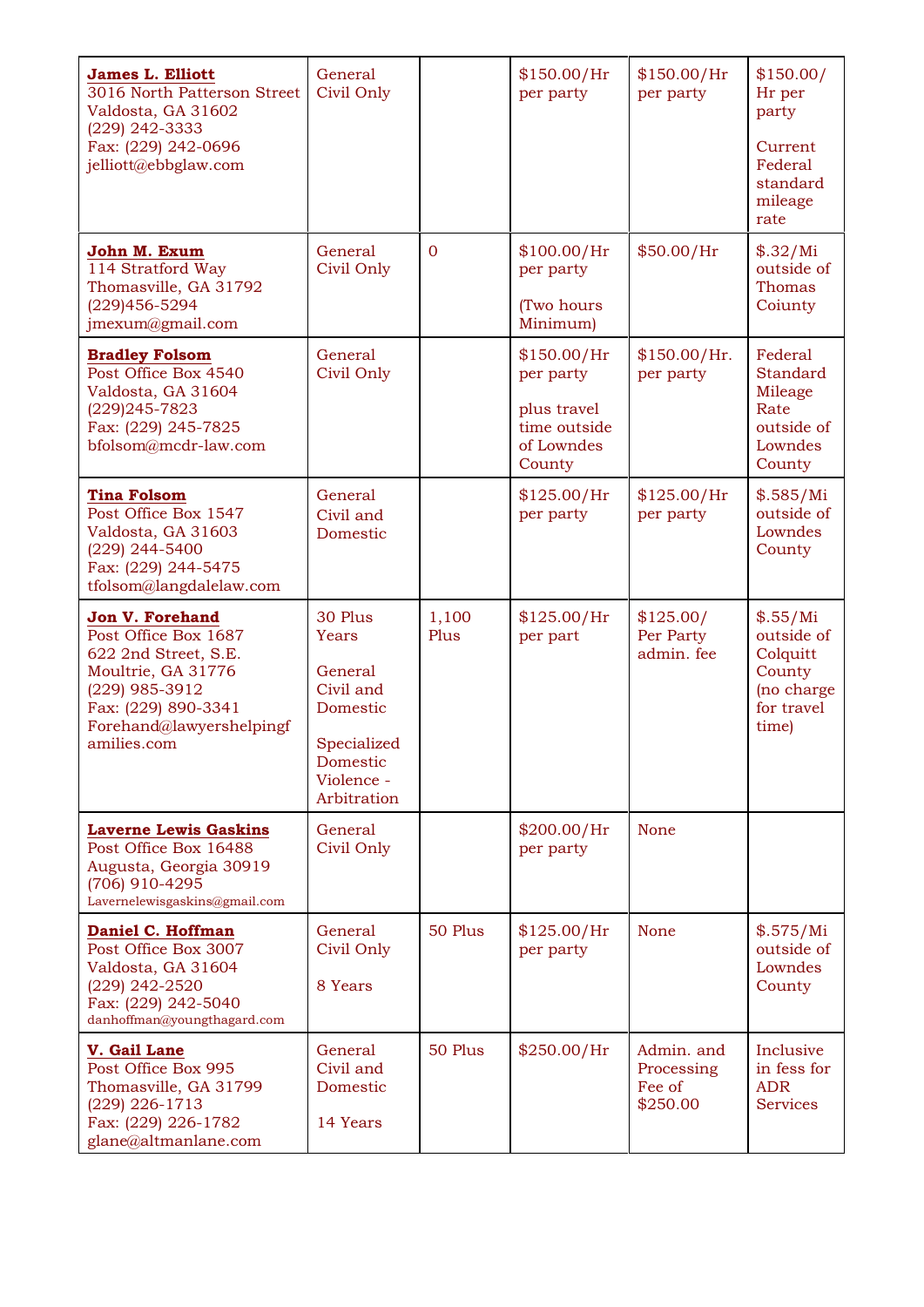| <b>George R. Lilly, II</b><br>411 Gordon Avenue<br>Thomasville, GA 31792<br>$(229)$ 226-2565<br>Fax: (229) 228-4962<br>grlilly@alexandervann.com           | General<br>Civil Only                                                                 | $\overline{2}$ | \$125.00 / Hr<br>per party                          | \$125.00/Hr<br>per party                  | \$125.00/<br>Hr per<br>party plus<br>\$.545/Mi<br>outside of<br><b>Thomas</b><br>County |
|------------------------------------------------------------------------------------------------------------------------------------------------------------|---------------------------------------------------------------------------------------|----------------|-----------------------------------------------------|-------------------------------------------|-----------------------------------------------------------------------------------------|
| Roger Neal McIntyre, Jr.<br>3790 Hwy. 41 North,<br>Suite A<br>Valdosta, GA 31602<br>(229) 262-1000<br>Fax: (229) 262-1085<br>neal@thedisputeresolution.com | General<br>Civil,<br>Domestic &<br>Arbitration<br>Specialized<br>Domestic<br>Violence |                | \$75.00/Hr<br>per party                             |                                           | \$.58/Mi                                                                                |
| Jennifer C. Monroe<br>3016 North Patterson St.<br>Valdosta, GA 31602<br>(229) 242-3333<br>Fax: (229) 242-0696<br>jmonroe@ebbglaw.com                       | General<br>Civil and<br>Domestic                                                      |                | \$65.00/Hr<br>per party                             | No Charge                                 | No Charge                                                                               |
| <b>Gary L. Moser</b><br>1706 N. Patterson Street<br>Valdosta, GA 31603<br>(229) 244-1527<br>Fax: (229) 244-9788<br>gary@moserrose.com                      | General<br>Civil and<br>Domestic<br>25 Years                                          | 1,000<br>Plus  | \$100.00/Hr<br>per party                            | \$25.00/Hr<br>Per Party                   | \$.40/Mi                                                                                |
| <b>Charles A. Shenton, IV</b><br>701 North Patterson Street<br>Valdosta, GA 31601<br>(229) 242-0314<br>Fax: (229) 251-8253<br>chadshenton@dovermiller.com  | General<br>Civil Only                                                                 |                | \$100.00/Hr<br>per party                            | \$90.00/Hr<br>per party                   | \$.58/Mi                                                                                |
| J. Carol Sherwood, Jr.<br>Post Office Box 1285<br>Valdosta, GA 31603<br>(229) 219-9952<br>Fax: (229) 219-9983<br>jc@sherwoodlawfirm.com                    | General<br>Civil and<br>Domestic<br>5 Years                                           | 340 Plus       | \$250.00/Hr                                         | Varies based<br>on Materials<br>Furnished | No<br>charges in<br>the<br>Southern<br>Judicial<br>Circuit                              |
| <b>Howard B. Slocumb</b><br>Post Office Box 5408<br>Valdosta, GA 31603<br>(229) 242-4649<br>Fax: (229) 242-4947<br>hslocumb@shplaw.com                     | General<br>Civil and<br>Domestic<br>Specialized<br>Domestic<br>Violence               |                | \$250.00/Hr                                         | \$150.00/Hr                               | \$.56/Mi                                                                                |
| <b>Bree Sullivan-Howell</b><br>The Sullivan Firm, LLC<br>429 East Jackson Street<br>Thomasville, GA 31792<br>(229) 226-1940<br>info@sullivan-firm.com      | General<br>Civil and<br>Domestic                                                      |                | \$150.00/Hr<br>per party<br>(Three hour<br>minimum) | \$300.00<br>\$150.00 per<br>party         | \$.56/Mi<br>outside of<br>Thomas<br>County<br>shared<br>50/50                           |
| <b>George T. Talley</b><br>910 North Patterson Street<br>Valdosta, GA 31601<br>(229) 242-7562<br>Fax: (229) 333-0885<br>george.talley@colemantalley.com    | General<br>Civil Only<br>3 years                                                      | 50 Plus        | \$125.00/Hr<br>per party                            | \$125.00/Hr<br>Per Party                  | \$100.00<br>Hr plus<br>\$.45/Mi                                                         |